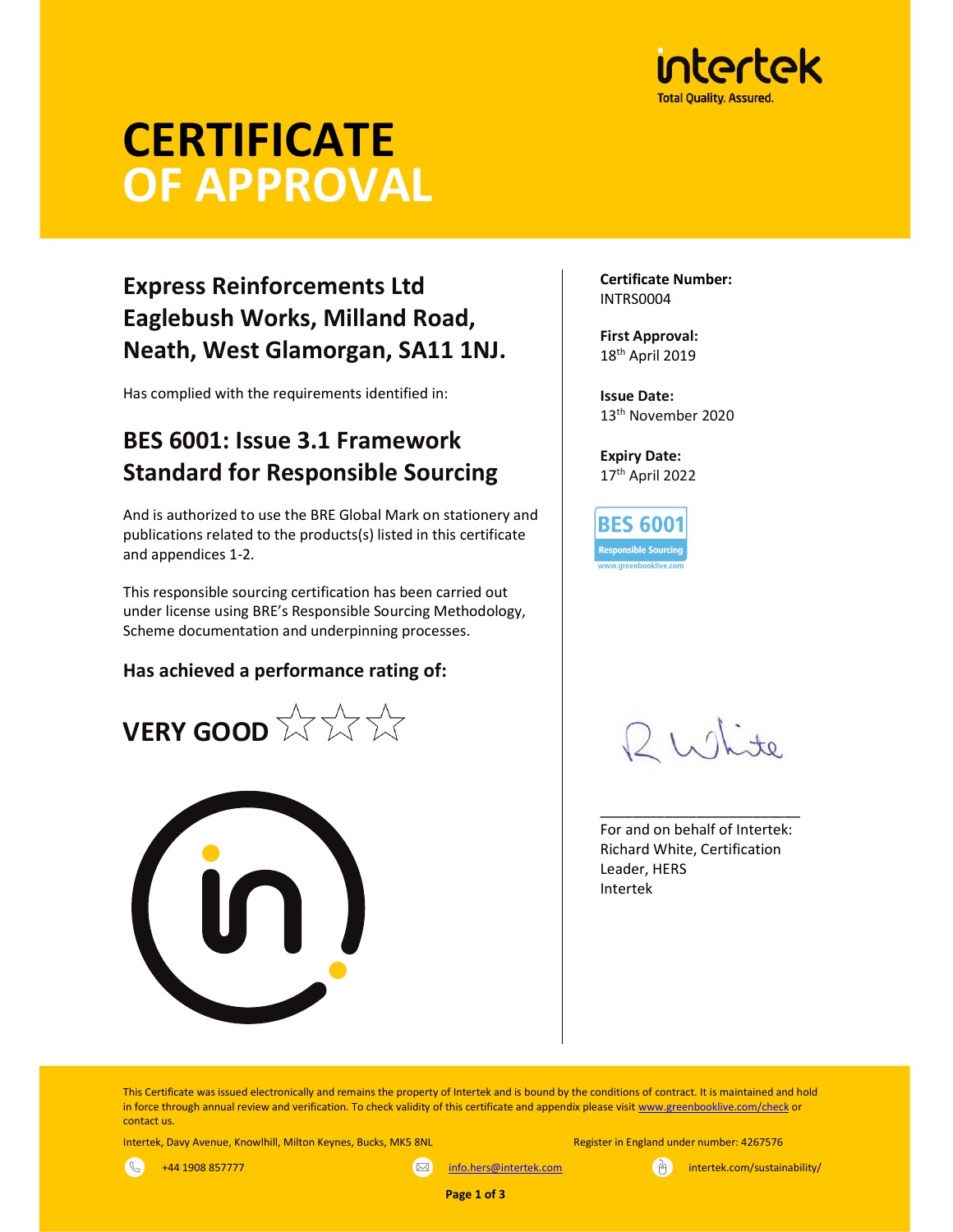

## Appendix to Certificate Number: INTRS0004

### Production sites (s):

| <b>Site Assessed</b>                                                                 | <b>Product Groups</b>                                 |  |  |  |
|--------------------------------------------------------------------------------------|-------------------------------------------------------|--|--|--|
| Express Neath - Eaglebush Works, Milland<br>Road, Neath, West Glamorgan, SA11 1NJ    | Cut and bent steel bars<br>Fabric supply              |  |  |  |
| Express Newcastle - Hannington Works,<br>Longrigg, Swalwell, Tyne and Wear, NE16 3AS | Rollmat                                               |  |  |  |
| Express Brownhills - Collier Close, Brownhills,<br>Walsall, WS8 7EU                  | Threading and coupling<br>Prefabricated reinforcement |  |  |  |
| Express Chertsey - Glaze House, Beaconsfield<br>Road, Hayes, UB4 OSL                 |                                                       |  |  |  |

#### Score Summary

| <b>Section</b>                                            | <b>Total Score</b> | <b>Overall Performance Rating</b> |  |  |  |
|-----------------------------------------------------------|--------------------|-----------------------------------|--|--|--|
| 3.2. & 3.3. Organizational and<br>Supply Chain Management | 16 - Excellent     | <b>VERY GOOD</b>                  |  |  |  |
| 3.4 Environmental and Social<br>Requirements              | 26 – Very Good     |                                   |  |  |  |

In accordance with the scheme requirements, you must notify us of any changes in circumstances so that we can amend the Certification details.

te.

For and on behalf of Intertek **Name, Title Communist Approval Communist Approval** Issue Date Expiry Date Expiry Date

intertek Total Quality. Assured.

Richard White, Certification Leader,

 $\left( \infty \right)$ 

HERS 18/04/2019 13/11/2020 11/04/2022<br>Name, Title 19/04/2022 11/12/05/2010 11/12/2020 11/12/2020 11/12/2020 11/12/2022

**BES 600** esponsible Sourcing

ahooklive

This Certificate was issued electronically and remains the property of Intertek and is bound by the conditions of contract. It is maintained and hold in force through annual review and verification. To check validity of this certificate and appendix please visit www.greenbooklive.com/check or contact us.

Intertek, Davy Avenue, Knowlhill, Milton Keynes, Bucks, MK5 8NL Register in England under number: 4267576

 $\mathbb{R}$ 

+44 1908 857777

**info.hers@intertek.com** intertek.com/sustainability/